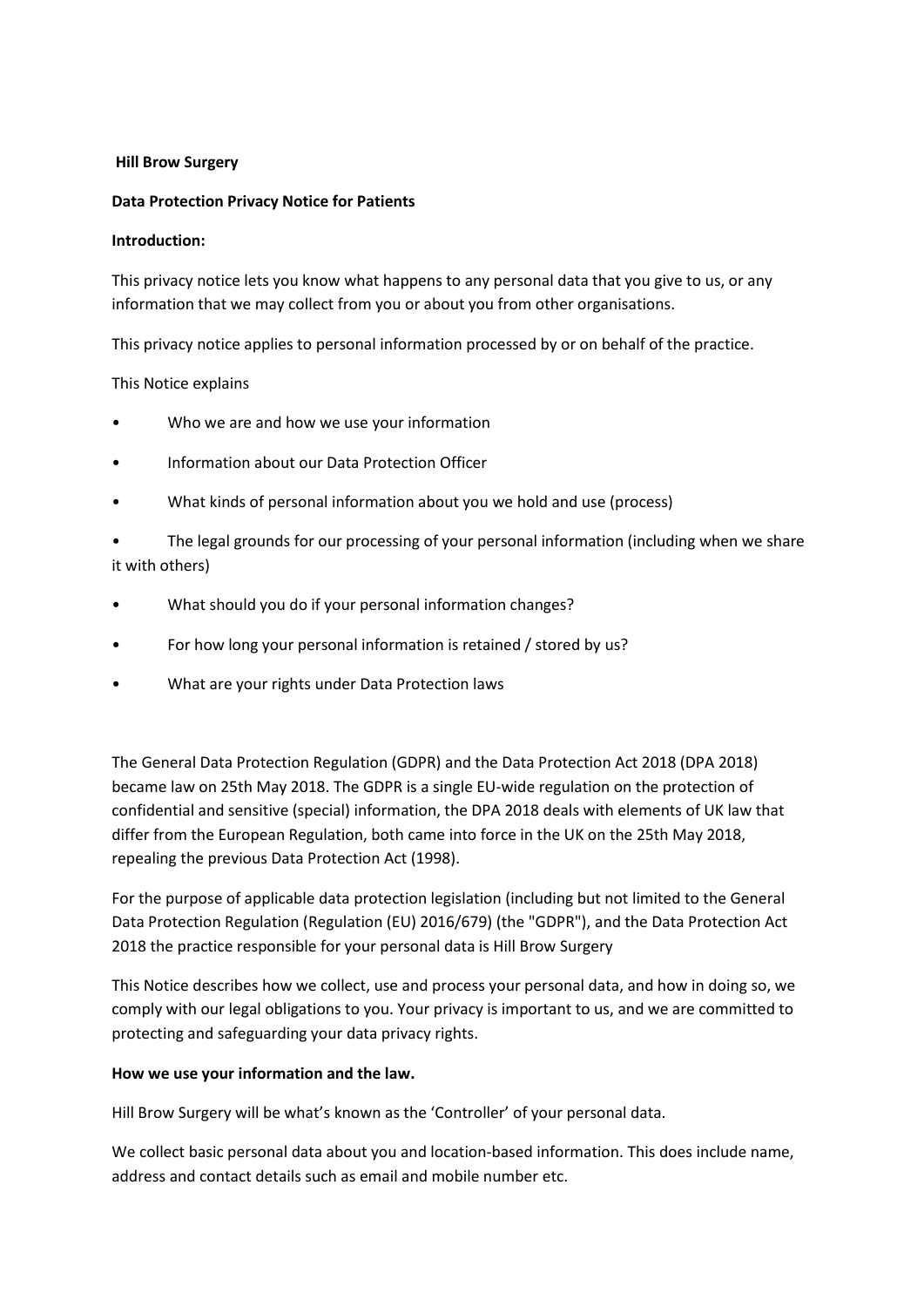We will also collect sensitive confidential data known as "special category personal data", in the form of health information, religious belief (if required in a healthcare setting) ethnicity and sex life information that are linked to your healthcare, we may also receive this information about you from other health providers or third parties.

### **Why do we need your information?**

The health care professionals who provide you with care maintain records about your health and any treatment or care you have received previously. These records help to provide you with the best possible healthcare and treatment.

NHS health records may be electronic, paper-based or a mixture of both. We use a combination of working practices and technology to ensure that your information is kept confidential and secure.

Records about you may include the following information;

• Details about you, such as your address, your carer or legal representative and emergency contact details.

• Any contact the surgery has had with you, such as appointments, clinic visits, emergency appointments.

- Notes and reports about your health.
- Details about your treatment and care.
- Results of investigations such as laboratory tests, x-rays etc.
- Relevant information from other health professionals, relatives or those who care for you.

• Contact details (including email address, mobile telephone number and home telephone number)

To ensure you receive the best possible care, your records are used to facilitate the care you receive, including contacting you. Information held about you may be used to help protect the health of the public and to help us manage the NHS and the services we provide. Limited information may be used within the GP practice for clinical audit to monitor the quality of the service we provided.

### **How do we lawfully use your data?**

We need your personal, sensitive and confidential data in order to provide you with healthcare services as a General Practice, under the General Data Protection Regulation we will be lawfully using your information in accordance with: -

*Article 6, e) processing is necessary for the performance of a task carried out in the public interest or in the exercise of official authority vested in the controller;"*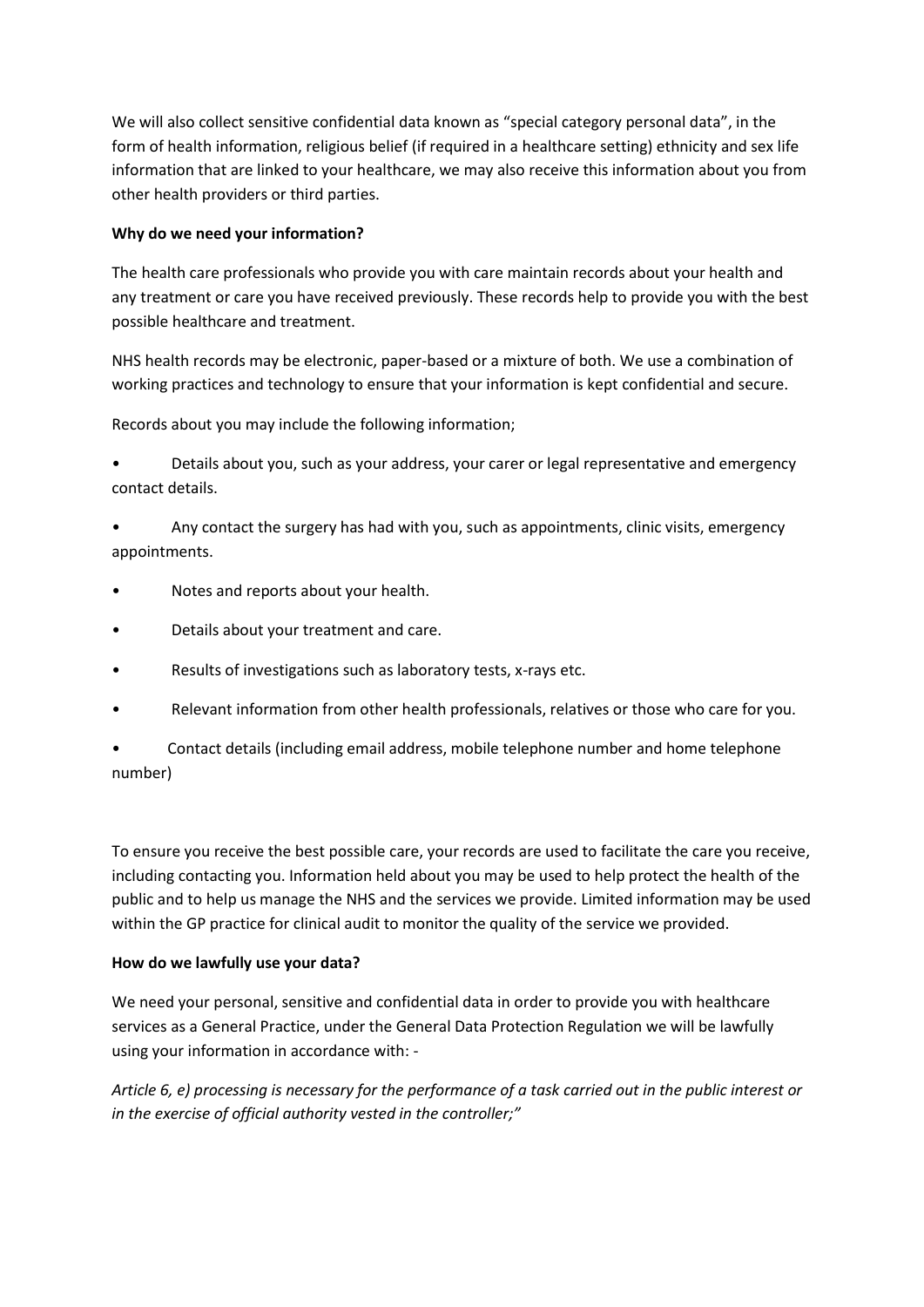*Article 9, (h) processing is necessary for the purposes of preventive or occupational medicine, for the assessment of the working capacity of the employee, medical diagnosis, the provision of health or social care or treatment or the management of health or social care systems* 

This Privacy Notice applies to the personal data of our patients and the data you have given us about your carers/family members.

# **Risk Stratification**

Risk stratification data tools are increasingly being used in the NHS to help determine a person's risk of suffering a condition, preventing an unplanned or (re)admission and identifying a need for preventive intervention. Information about you is collected from several sources including NHS Trusts and from this GP Practice. The identifying parts of your data are removed, analysis of your data is undertaken, and a risk score is then determined. This is then provided back to your GP as data controller in an identifiable form. Risk stratification enables your GP to focus on preventing ill health and not just the treatment of sickness. If necessary, your GP may be able to offer you additional services. Please note that you have the right to opt out of your data being used in this way in most circumstances, please contact the practice for further information about opt out.

Individual Risk Management at a GP practice level however is deemed to be part of your individual healthcare and is covered by our legal powers above.

### **Medicines Management**

The Practice may conduct Medicines Management Reviews of medications prescribed to its patients. This service performs a review of prescribed medications to ensure patients receive the most appropriate, up to date and cost-effective treatments. The reviews are carried out by the CCGs Medicines Management Team under a Data Processing contract with the Practice.

### **Patient Communication**

The Practice will like to use your name, contact details and email address to inform you of NHS services, or provide inform about your health/information to manage your healthcare or information about the management of the NHS service. There may be occasions where authorised research facilities would like you to take part in research in regard to your particular health issues, to try improve your health., Your contact details may be used to invite you to receive further information about such research opportunities.

### **Safeguarding**

The Practice is dedicated to ensuring that the principles and duties of safeguarding adults and children are holistically, consistently and conscientiously applied with the wellbeing of all, at the heart of what we do.

Our legal basis for processing For the General Data Protection Regulation (GDPR) purposes is: -

Article 6(1)(e) '…exercise of official authority…'.

For the processing of special categories data, the basis is: -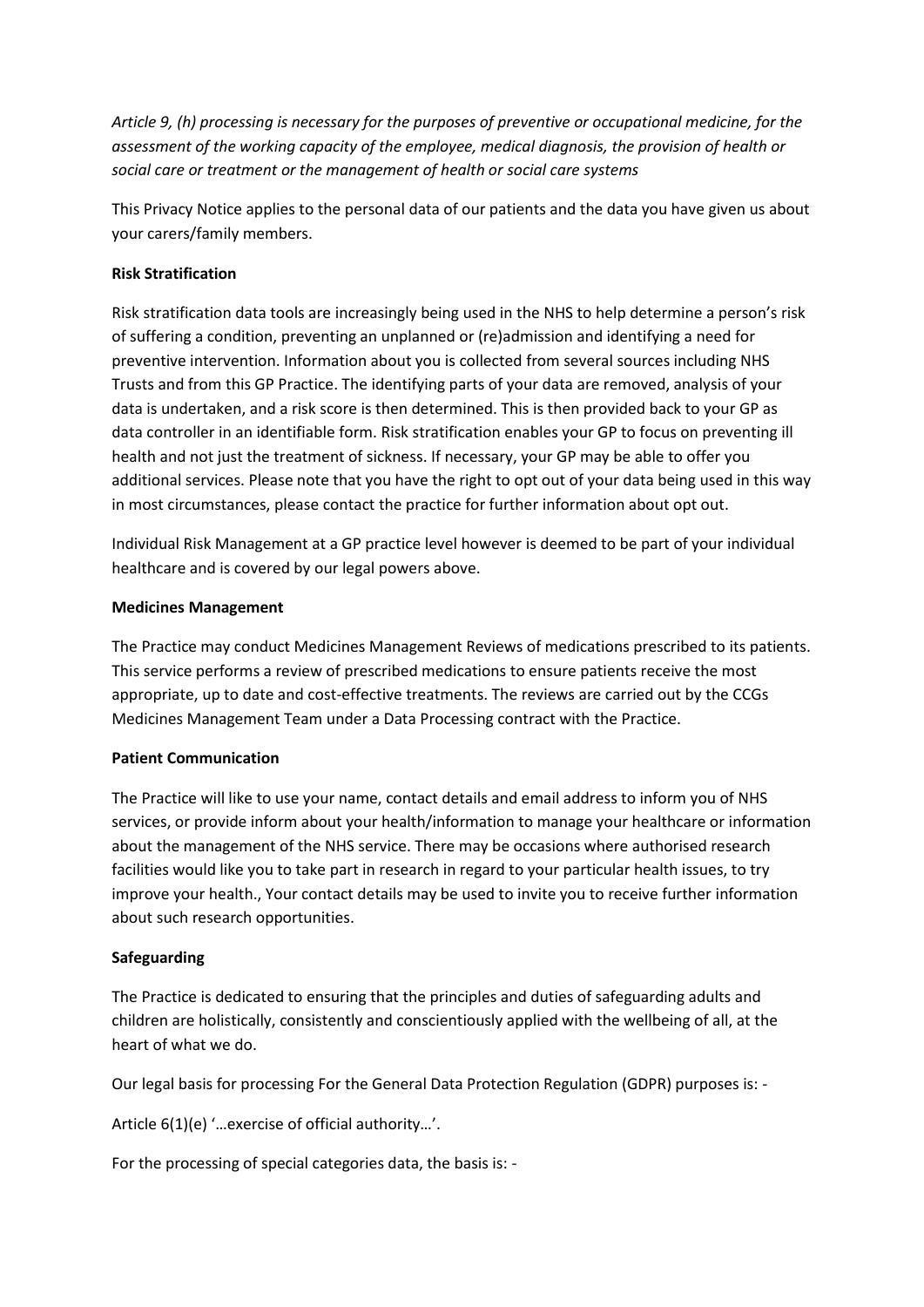*Article 9(2)(b) – 'processing is necessary for the purposes of carrying out the obligations and exercising specific rights of the controller or of the data subject in the field of employment and social security and social protection law…'* 

### **Research**

Clinical Practice Research Datalink (CPRD) collects de-identified patient data from a network of GP practices across the UK. Primary care data are linked to a range of other health related data to provide a longitudinal, representative UK population health dataset. You can opt out of your information being used for research purposes at any time (see below), full details can be found here: -

### https://cprd.com/transparency-information

# **The legal bases for processing this information**

CPRD do not hold or process personal data on patients; however, NHS Digital (formally the Health and Social Care Centre) may process 'personal data' for us as an accredited 'safe haven' or 'trusted third-party' within the NHS when linking GP data with data from other sources. The legal bases for processing this data are:

Medicines and medical device monitoring: Article 6(e) and Article 9(2)(i) - public interest in the area of public health

• Medical research and statistics: Article 6(e) and Article 9(2)(j) - public interest and scientific research purposes

Any data CPRD hold or pass on to bona fide researchers, except for clinical research studies, will have been anonymised in accordance with the Information Commissioner's Office Anonymisation Code of Practice. We will hold data indefinitely for the benefit of future research, but studies will normally only hold the data we release to them for twelve months.

### **Categories of personal data**

The data collected by Practice staff in the event of a safeguarding situation will be as much personal information as is possible that is necessary to obtain in order to handle the situation. In addition to some basic demographic and contact details, we will also process details of what the safeguarding concern is. This is likely to be special category information (such as health information).

### **Sources of the data**

The Practice will either receive or collect information when someone contacts the organisation with safeguarding concerns, or we believe there may be safeguarding concerns and make enquiries to relevant providers.

# **Recipients of personal data**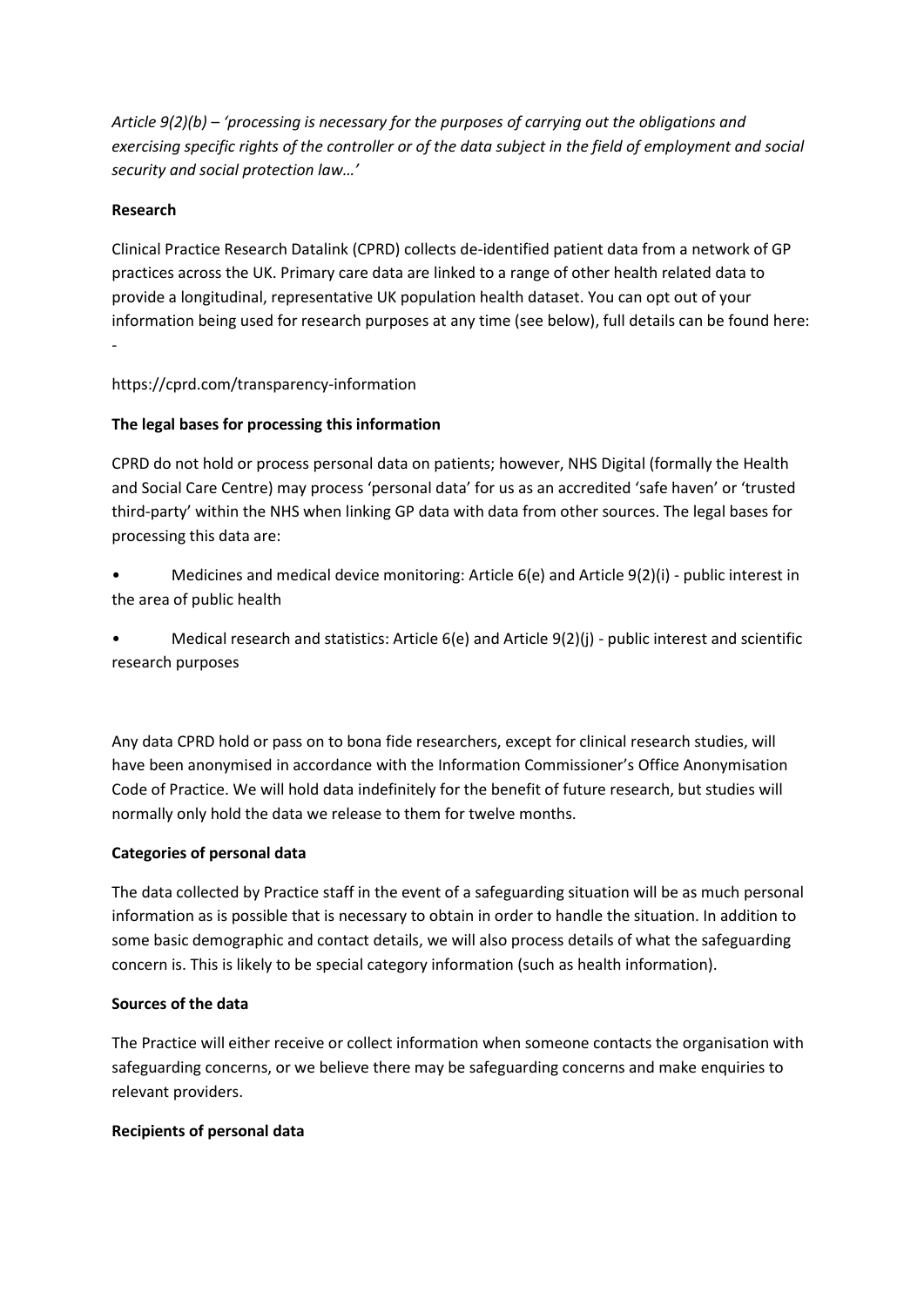The information is used by the Practice when handling a safeguarding incident or concern. We may share information accordingly to ensure duty of care and investigation as required with other partners such as local authorities, the police or healthcare professionals (i.e. their GP or mental health team).

# **Third party processors**

In order to deliver the best possible service, the practice will share data (where required) with other NHS bodies such as other GP practices and hospitals. In addition, the practice will use carefully selected third party service providers. When we use a third party service provider to process data on our behalf then we will always have an appropriate agreement in place to ensure that they keep the data secure, that they do not use or share information other than in accordance with our instructions and that they are operating appropriately. Examples of functions that may be carried out by third parties include:

• Companies that provide IT services & support, including our core clinical systems; systems which manage patient facing services (such as our website and service accessible through the same); data hosting service providers; systems which facilitate appointment bookings or electronic prescription services; document management services etc.

• Delivery services (for example if we were to arrange for delivery of any medicines to you).

• Payment providers (if for example you were paying for a prescription or a service such as travel vaccinations).

Further details regarding specific third-party processors can be supplied on request to the Data Protection Officer as below.

# **How do we maintain the confidentiality of your records?**

We are committed to protecting your privacy and will only use information collected lawfully in accordance with:

- Data Protection Act 2018
- The General Data Protection Regulations 2016
- Human Rights Act 1998
- Common Law Duty of Confidentiality
- Health and Social Care Act 2012
- NHS Codes of Confidentiality, Information Security and Records Management
- Information: To Share or Not to Share Review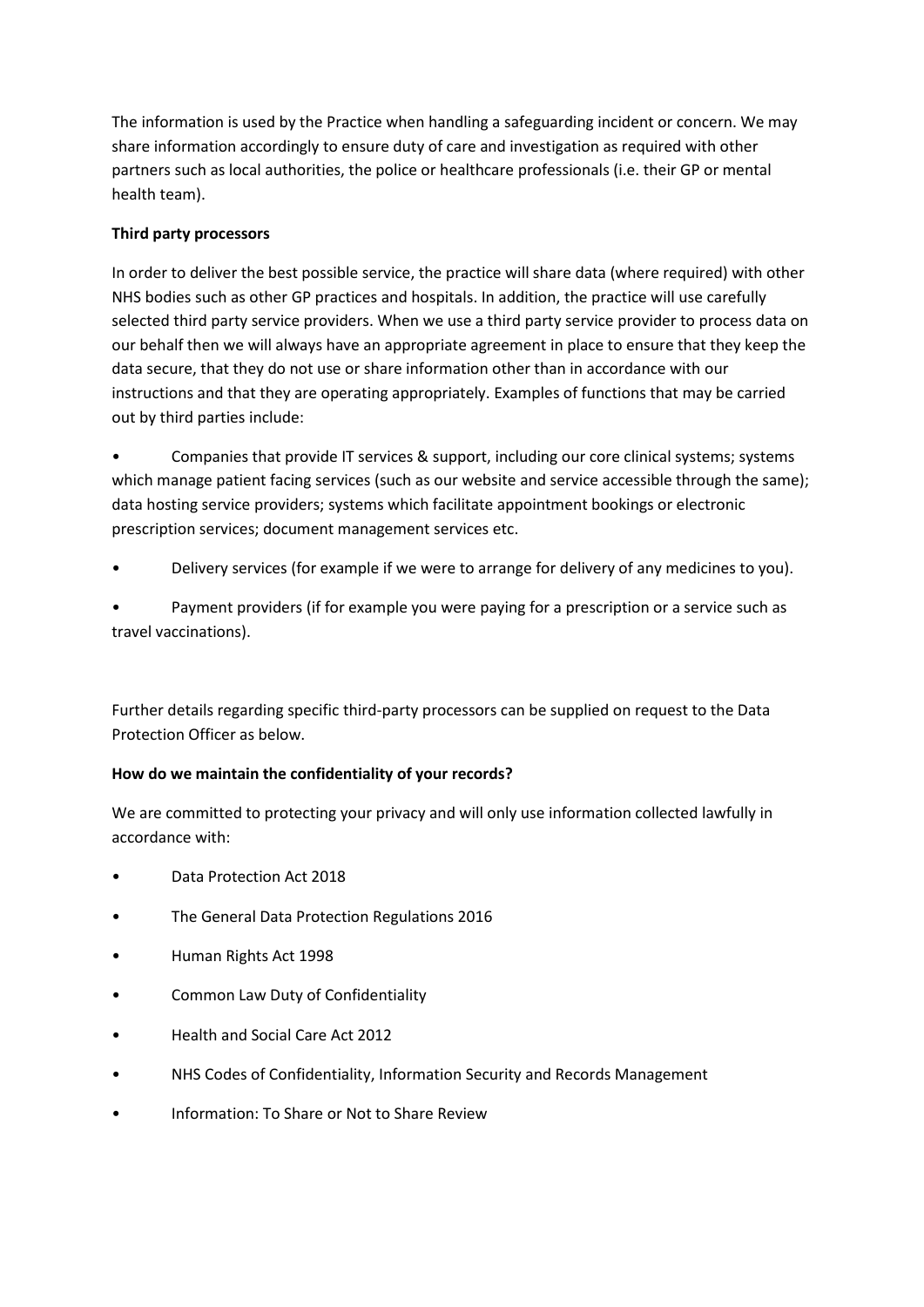Every member of staff who works for an NHS organisation has a legal obligation to keep information about you confidential.

We will only ever use or pass on information about you if others involved in your care have a genuine need for it. We will not disclose your information to any third party without your permission unless there are exceptional circumstances (i.e. life or death situations), where the law requires information to be passed on and / or in accordance with the information sharing principle following Dame Fiona Caldicott's information sharing review (Information to share or not to share) where "The duty to share information can be as important as the duty to protect patient confidentiality." This means that health and social care professionals should have the confidence to share information in the best interests of their patients within the framework set out by the Caldicott principles.

Our practice policy is to respect the privacy of our patients, their families and our staff and to maintain compliance with the General Data Protection Regulation (GDPR) and all UK specific Data Protection Requirements. Our policy is to ensure all personal data related to our patients will be protected.

All employees and sub-contractors engaged by our practice are asked to sign a confidentiality agreement. The practice will, if required, sign a separate confidentiality agreement if the client deems it necessary. If a sub-contractor acts as a data processor for Hill Brow Surgery an appropriate contract (art 24-28) will be established for the processing of your information.

In certain circumstances you may have the right to withdraw your consent to the processing of data. Please contact the Data Protection Officer in writing if you wish to withdraw your consent. If some circumstances we may need to store your data after your consent has been withdrawn to comply with a legislative requirement.

Some of this information will be held centrally and used for statistical purposes. Where we do this, we take strict measures to ensure that individual patients cannot be identified. Sometimes your information may be requested to be used for research purposes – the surgery will always gain your consent before releasing the information for this purpose in an identifiable format. In some circumstances you can Opt-out of the surgery sharing any of your information for research purposes.

### **With your consent we would also like to use your information**

There are times that we may want to use your information to contact you or offer you services, not directly about your healthcare, in these instances we will always gain your consent to contact you. We would however like to use your name, contact details and email address to inform you of other services that may benefit you. We will only do this with your consent. There may be occasions where authorised research facilities would like you to take part on innovations, research, improving services or identifying trends, you will be asked to opt into such programmes if you are happy to do so.

At any stage where we would like to use your data for anything other than the specified purposes and where there is no lawful requirement for us to share or process your data, we will ensure that you have the ability to consent and opt out prior to any data processing taking place. This information is not shared with third parties or used for any marketing and you can unsubscribe at any time via phone, email or by informing the practice DPO as below.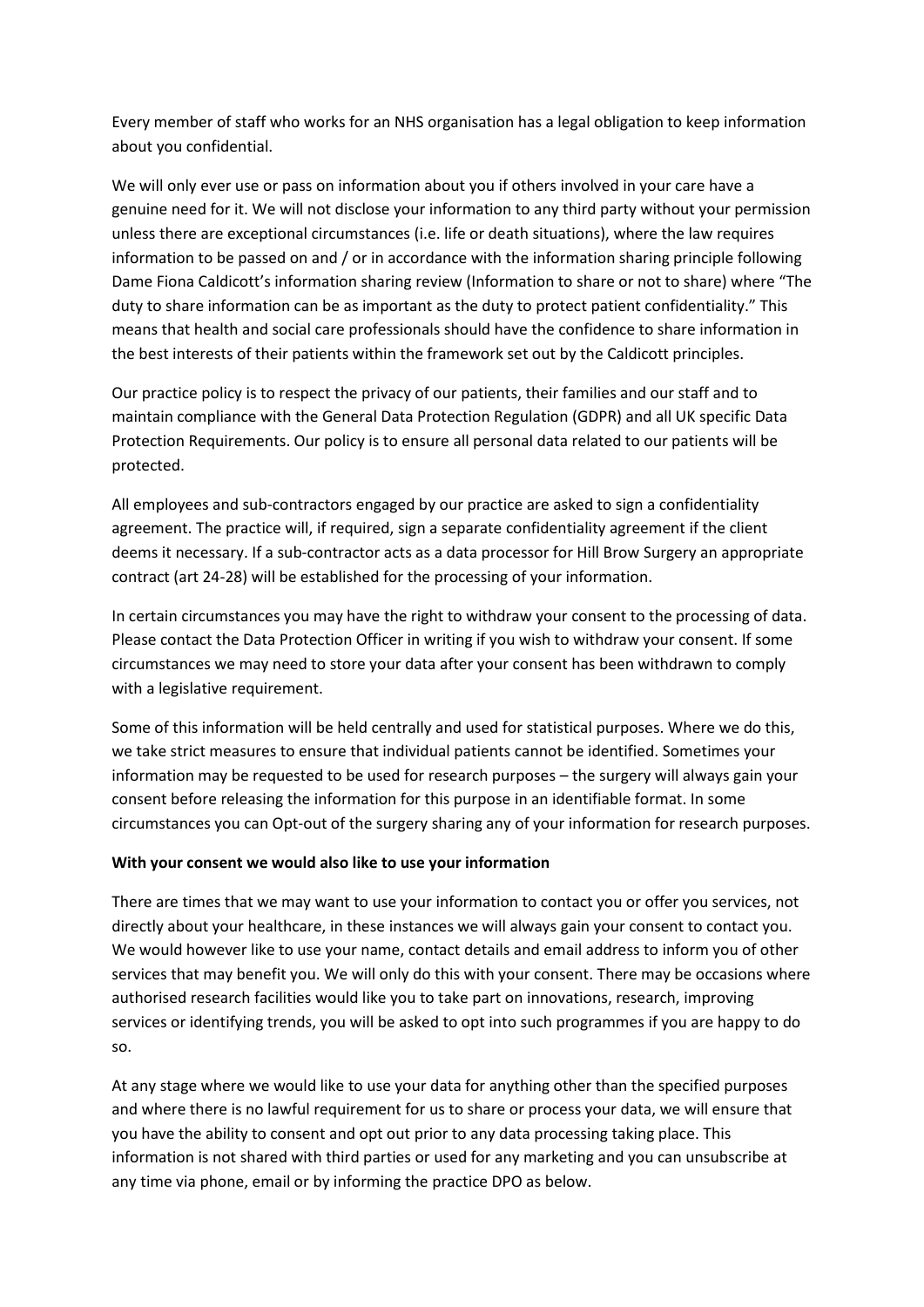### **National Opt-Out Facility**

# *You can choose whether your confidential patient information is used for research and planning.*

### *Who can use your confidential patient information for research and planning?*

*It is used by the NHS, local authorities, university and hospital researchers, medical colleges and pharmaceutical companies researching new treatments.* 

### *Making your data opt-out choice*

*You can choose to opt out of sharing your confidential patient information for research and planning. There may still be times when your confidential patient information is used: for example, during an epidemic where there might be a risk to you or to other people's health. You can also still consent to take part in a specific research project.* 

### *Will choosing this opt-out affect your care and treatment?*

*No, your confidential patient information will still be used for your individual care. Choosing to opt out will not affect your care and treatment. You will still be invited for screening services, such as screenings for bowel cancer.* 

### *What should you do next?*

*You do not need to do anything if you are happy about how your confidential patient information is used.* 

*If you do not want your confidential patient information to be used for research and planning, you can choose to opt out securely online or through a telephone service.* 

# *You can change your choice at any time. To find out more or to make your choice visit nhs.uk/yournhs-data-matters or call 0300 303 5678*

# **Where do we store your information electronically?**

All the personal data we process is processed by our staff in the UK however for the purposes of IT hosting and maintenance this information may be located on servers within the European Union.

No 3rd parties have access to your personal data unless the law allows them to do so and appropriate safeguards have been put in place such as a Data Processor as above). We have a Data Protection regime in place to oversee the effective and secure processing of your personal and or special category (sensitive, confidential) data.

### **Who are our partner organisations?**

We may also have to share your information, subject to strict agreements on how it will be used, with the following organisations;

- NHS Trusts / Foundation Trusts
- GP's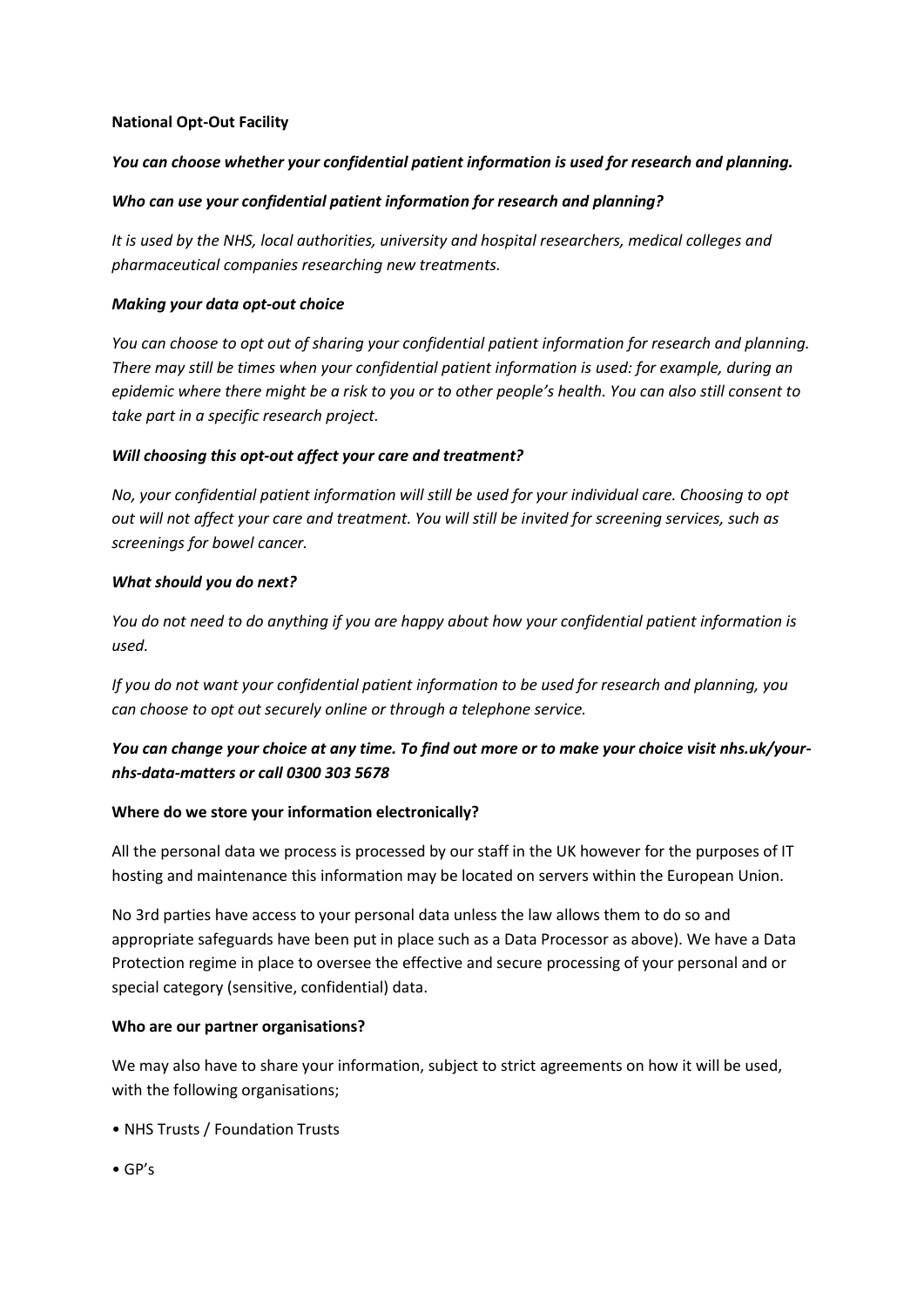- Primary Care Network
- NHS Commissioning Support Units
- Independent Contractors such as dentists, opticians, pharmacists
- Private Sector Providers
- Voluntary Sector Providers
- Ambulance Trusts
- Clinical Commissioning Groups
- Social Care Services
- NHS England (NHSE) and NHS Digital (NHSD)
- Multi Agency Safeguarding Hub (MASH)
- Local Authorities
- Education Services
- Fire and Rescue Services
- Police & Judicial Services
- Voluntary Sector Providers
- Private Sector Providers
- Other 'data processors' which you will be informed of

You will be informed who your data will be shared with and in some cases asked for consent for this to happen when this is required.

### **Computer System**

This practice operates a Clinical Computer System on which NHS Staff record information securely. This information can then be shared with other clinicians so that everyone caring for you is fully informed about your medical history, including allergies and medication.

To provide around the clock safe care, unless you have asked us not to, we will make information available to our Partner Organisation (above). Wherever possible, their staff will ask your consent before your information is viewed.

### **Shared Care Records**

To support your care and improve the sharing of relevant information to our partner organisations (as above) when they are involved in looking after you, we will share information to other systems.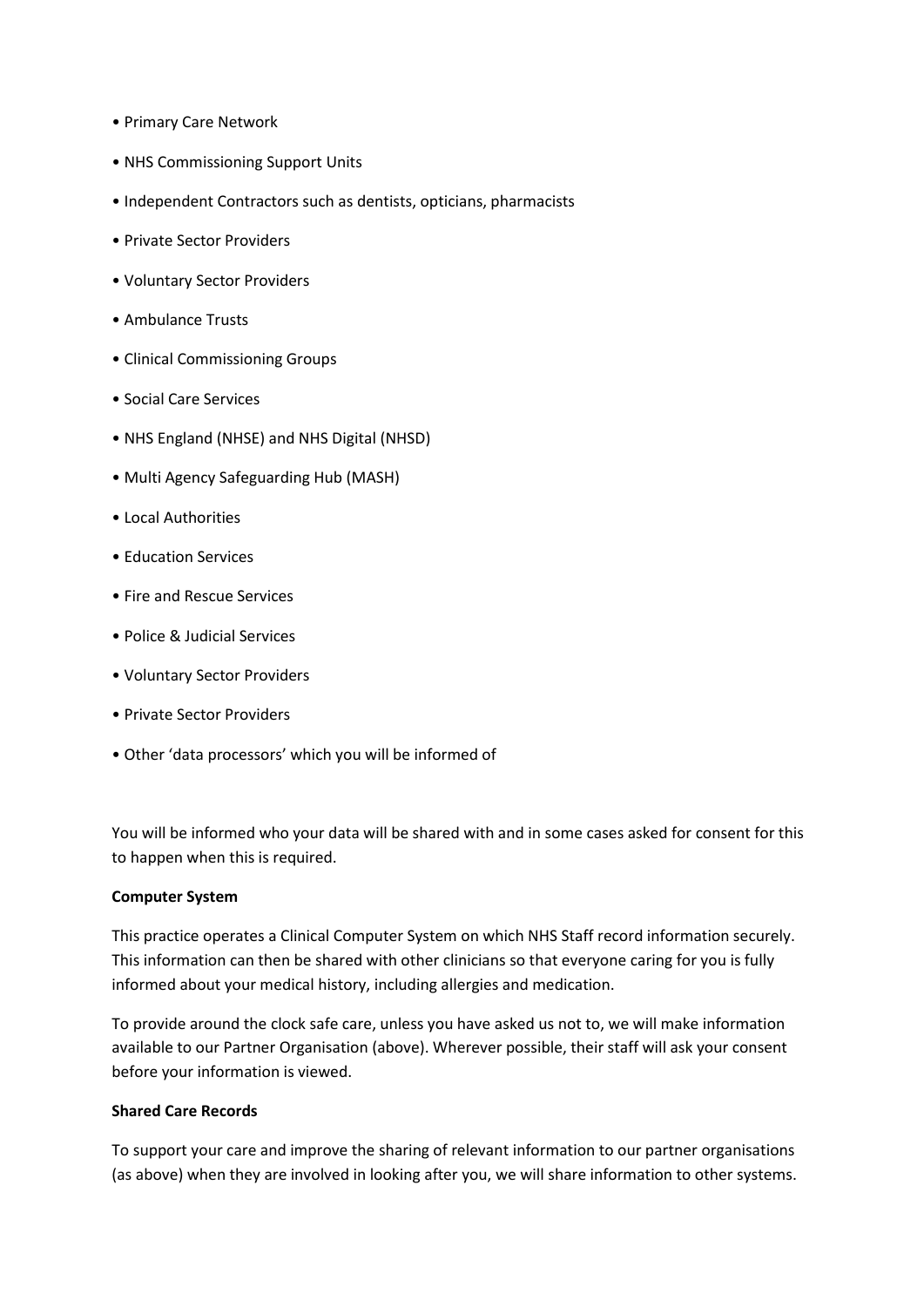You can opt out of this sharing of your records with our partners at anytime if this sharing is based on your consent.

We may also use external companies to process personal information, such as for archiving purposes. These companies are bound by contractual agreements to ensure information is kept confidential and secure. All employees and sub-contractors engaged by our practice are asked to sign a confidentiality agreement. If a sub-contractor acts as a data processor for Hill Brow Surgery an appropriate contract (art 24-28) will be established for the processing of your information.

# **Sharing your information without consent**

We will normally ask you for your consent, but there are times when we may be required by law to share your information without your consent, for example:

- where there is a serious risk of harm or abuse to you or other people;
- Safeguarding matters and investigations
- where a serious crime, such as assault, is being investigated or where it could be prevented;
- notification of new births;

where we encounter infectious diseases that may endanger the safety of others, such as meningitis or measles (but not HIV/AIDS);

where a formal court order has been issued;

• where there is a legal requirement, for example if you had committed a Road Traffic Offence.

# **How long will we store your information?**

We are required under UK law to keep your information and data for the full retention periods as specified by the NHS Records management code of practice for health and social care and national archives requirements.

More information on records retention can be found online at (https://digital.nhs.uk/article/1202/Records-Management-Code-of-Practice-for-Health-and-Social-Care-2016).

# **How can you access, amend move the personal data that you have given to us?**

Even if we already hold your personal data, you still have various rights in relation to it. To get in touch about these, please contact us. We will seek to deal with your request without undue delay, and in any event in accordance with the requirements of any applicable laws. Please note that we may keep a record of your communications to help us resolve any issues which you raise.

Right to object: If we are using your data and you do not agree, you have the right to object. We will respond to your request within one month (although we may be allowed to extend this period in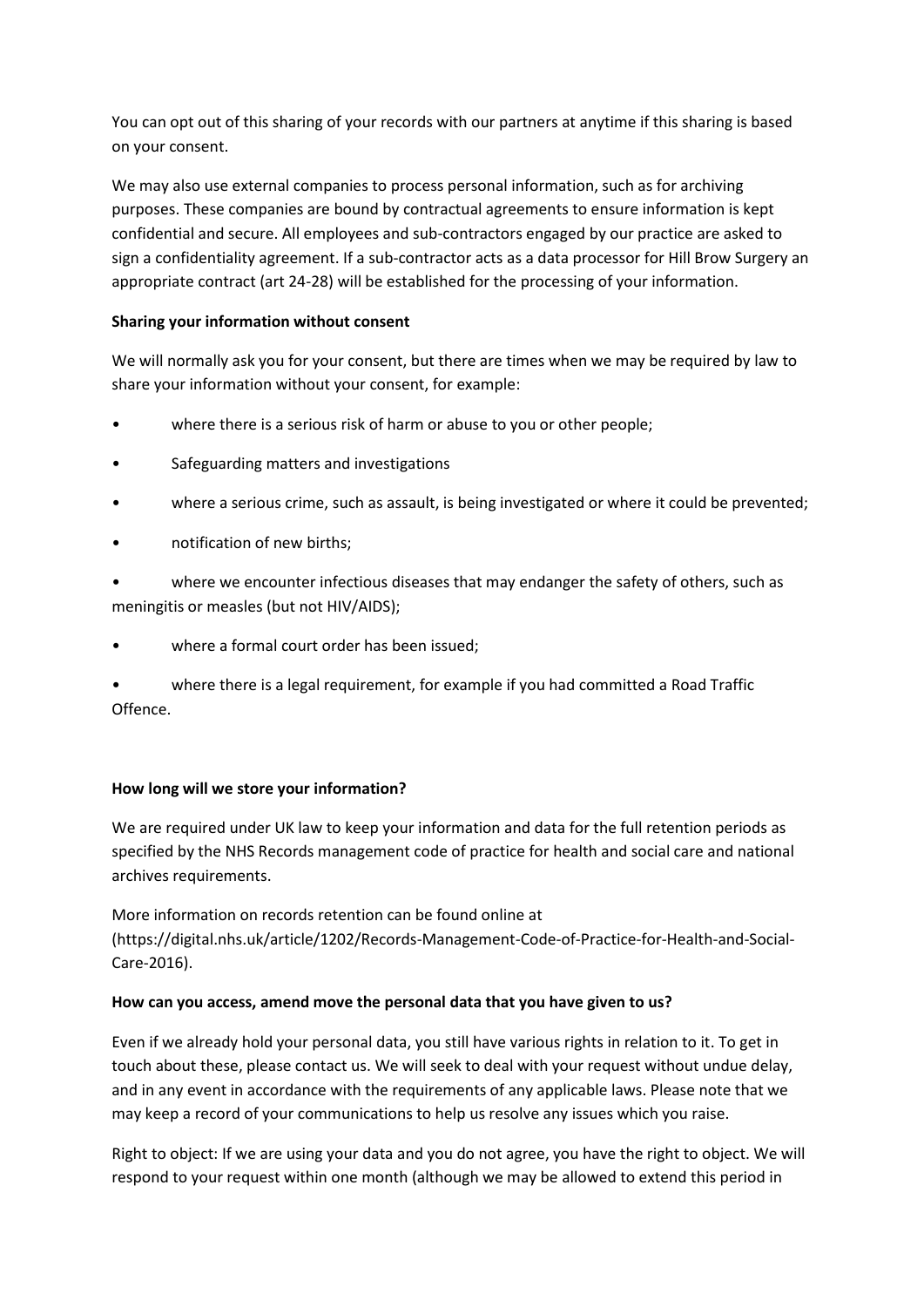certain cases). This is NOT an absolute right sometimes we will need to process your data even if you object.

Right to withdraw consent: Where we have obtained your consent to process your personal data for certain activities (for example for a research project, or consent to send you information about us or matters you may be interested in), you may withdraw your consent at any time.

Right to erasure: In certain situations (for example, where we have processed your data unlawfully), you have the right to request us to "erase" your personal data. We will respond to your request within one month (although we may be allowed to extend this period in certain cases) and will only disagree with you if certain limited conditions apply. If we do agree to your request, we will delete your data but will need to keep a note of your name/ other basic details on our register of individuals who would prefer not to be contacted. This enables us to avoid contacting you in the future where your data are collected in unconnected circumstances. If you would prefer us not to do this, you are free to say so.

Right of data portability: If you wish, you have the right to transfer your data from us to another data controller. We will help with this with a GP to GP data transfer and transfer of your hard copy notes.

### **Primary Care Network**

The objective of primary care networks (PCNs) is for group practices together to create more collaborative workforces which ease the pressure of GP's, leaving them better able to focus on patient care. The aim is that by July 2019, all areas within England will be covered by a PCN.

Primary Care Networks form a key building block of the NHS long-term plan. Bringing general practices together to work at scale has been a policy priority for some years for a range of reasons, including improving the ability of practices to recruit and retain staff; to manage financial and estates pressures; to provide a wider range of services to patients and to more easily integrate with the wider health and care system.

All GP practices are expected to come together in geographical networks covering populations of approximately 30–50,000 patients by June 2019 if they are to take advantage of additional funding attached to the GP contract. This size is consistent with the size of the primary care homes, which exist in many places in the country, but much smaller than most GP Federations.

This means the practice may share your information with other practices within the PCN to provide you with your care and treatment.

### **Access to your personal information**

Data Subject Access Requests (DSAR): You have a right under the Data Protection legislation to request access to view or to obtain copies of what information the surgery holds about you and to have it amended should it be inaccurate. To request this, you need to do the following:

• Your request should be made to the Practice. (For information from a hospital or other Trust/ NHS organisation you should write direct to them.

• There is no charge to have a copy of the information held about you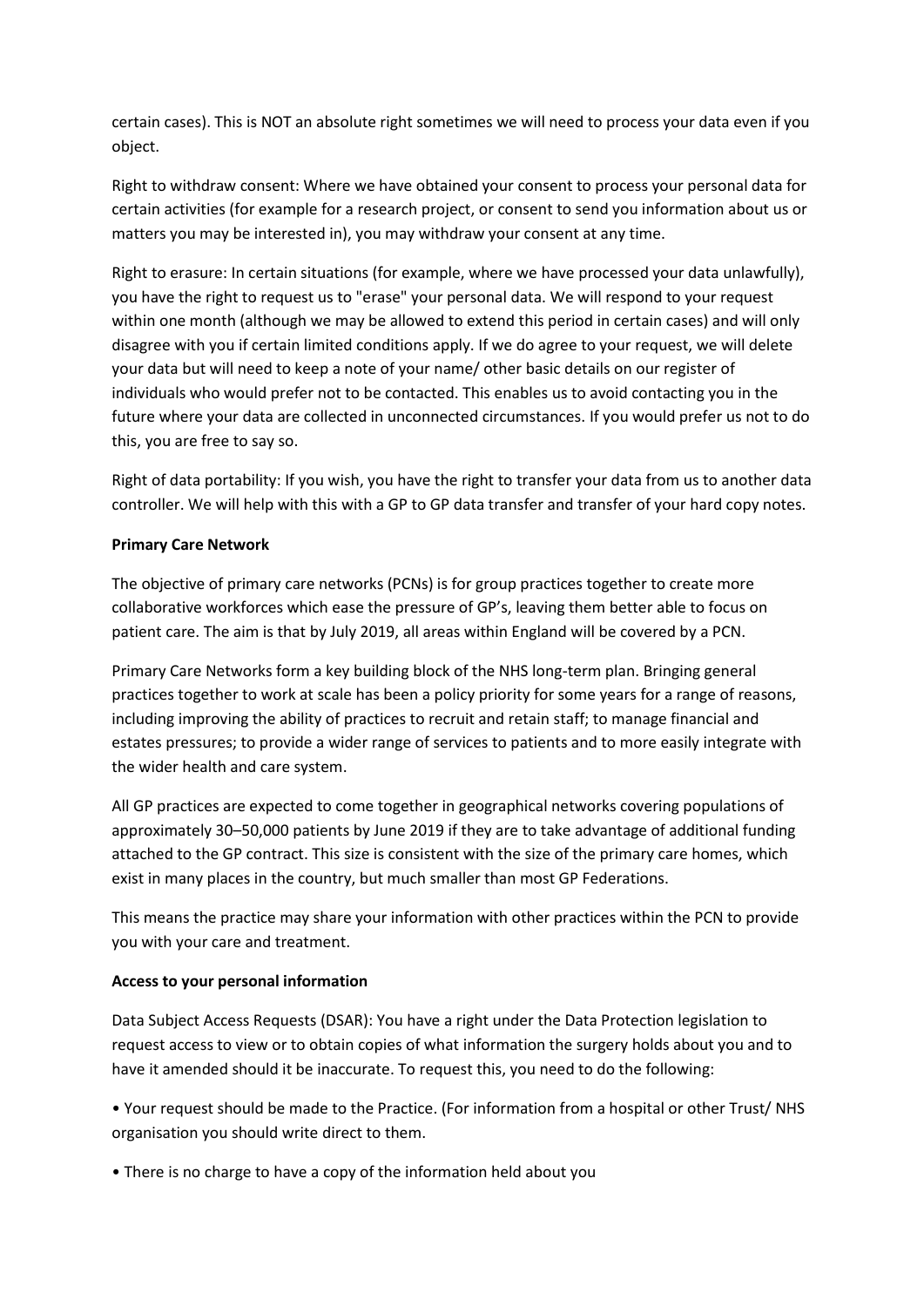• We are required to provide you with information within one month

• You will need to give adequate information (for example full name, address, date of birth, NHS number and details of your request) so that your identity can be verified, and your records located information we hold about you at any time.

### **What should you do if your personal information changes?**

You should tell us so that we can update our records please contact the Practice Manager as soon as any of your details change, this is especially important for changes of address or contact details (such as your mobile phone number), the practice will from time to time ask you to confirm that the information we currently hold is accurate and up-to-date.

### **Objections / Complaints**

Should you have any concerns about how your information is managed at the GP, please contact the GP Practice Manager or the Data Protection Officer as above. If you are still unhappy following a review by the GP practice, you have a right to lodge a complaint with a supervisory authority: You have a right to complain to the UK supervisory Authority as below.

Information Commissioner:

Wycliffe house Water Lane Wilmslow Cheshire SK9 5AF Tel: 01625 545745 https://ico.org.uk/

If you are happy for your data to be used for the purposes described in this privacy notice, then you do not need to do anything. If you have any concerns about how your data is shared, then please contact the Practice Data Protection Officer.

If you would like to know more about your rights in respect of the personal data we hold about you, please contact the Data Protection Officer as below.

### **Data Protection Officer:**

The Practice Data Protection Officer is Caroline Million. Any queries regarding Data Protection issues should be addressed to her at: -

[Caroline.million@outlook.com](mailto:Caroline.million@outlook.com)